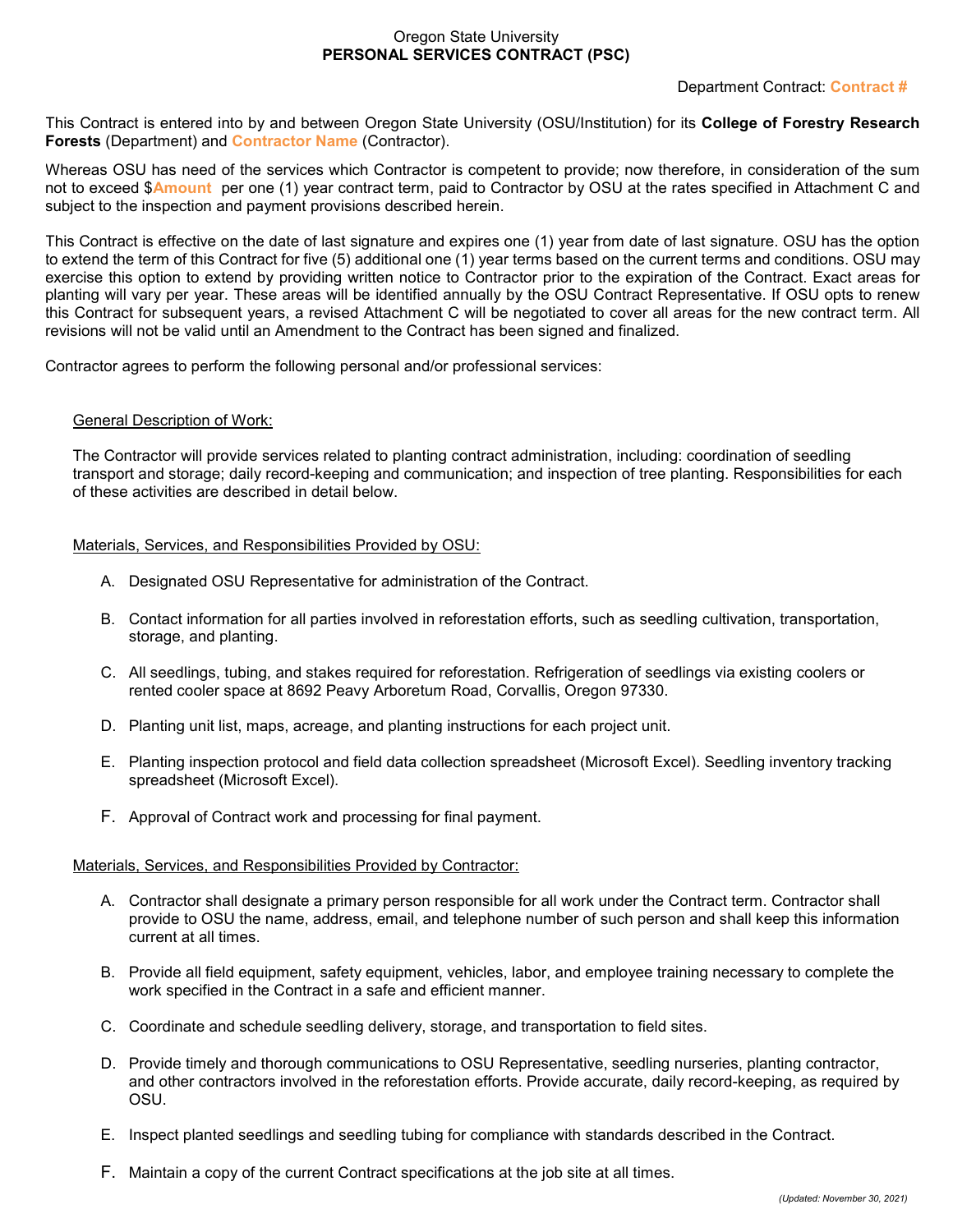#### Work Locations and Access:

For the 2023 planting season, OSU anticipates planting work will occur on the McDonald Dunn Research Forest (Corvallis, Oregon), Ram's Dell Research Forest (Molalla, Oregon), and Blodgett Research Forest (Fishhawk Lake, Oregon). Attachment C lists the project units, acreages, and seedling stock types. OSU also owns forested property in Washington, Jackson, and Union Counties (Oregon) that may require reforestation under future contracts.

The planting units are in forested terrain and accessed via OSU forest roads and hike-in. OSU will provide a loan of gate keys to access the forest properties.

### Timeline:

The Contractor must be available to start contract administration and planting inspection tasks when seedlings and planting labor become available. OSU anticipates a pre-operations meeting will occur in September or October of 2022. Communications and coordination with nurseries, seedling transport company, and planting company will start in November. Seedling delivery and cooler storage usually happens in late December or early January. The planting field inspections typically occur in January and February.

#### Personnel Requirements:

The Contractor or their employees shall perform all work under the Contract. OSU does not allow sub-contracting unless approved in writing by OSU and prior to the commencement of any Contract work.

The Contractor's Representative shall be the lead contact and implementor for communications, coordination, contract administration, record-keeping, and data transmittal. This person is responsible for successful implementation of all activities under the Contract. The Contractor's Representative shall have a minimum of three years of contract administration experience and three seasons of planting inspection experience. Other persons engaged in planting inspection under this Contract shall have a minimum of two prior seasons of planting inspection experience. Experience must be provided in writing to OSU for all personnel involved in any Contract work and prior to beginning Contract work.

#### Coordination of Seedling Delivery, Storage, and Transport to Field Site:

Transportation of seedlings from tree nurseries to Peavy Arboretum will be provided by a) the company supplying planting labor or b) a third-party company. The Contractor shall coordinate and schedule seedling transportation. This will require timely communications with the tree nurseries, transport company, and OSU.

Seedlings will be stored in existing coolers or rented cooler space near 8692 Peavy Arboretum Road, Corvallis, Oregon 97330. The Contractor shall ensure that all trees are successfully delivered, accounted for, and properly stored in the tree coolers. The Contractor will ensure that coolers are keeping a consistent temperature of 35 to 37 degrees Fahrenheit. The Contractor will notify OSU immediately if coolers are not working properly. Seedlings shall be stored in an orderly fashion, by stock type, and accessible for daily loading for tree planting.

Seedlings will be transported from tree coolers to the planting site by the planting company. The Contractor shall be onsite to count and check seedlings 'out' at the beginning of each planting day. Any unplanted seedlings will be counted and checked back 'in' at the end of the day by the Contractor. The Contractor shall make updates to OSU inventory spreadsheets on a daily basis.

#### Record-keeping and Communications:

The Contractor will keep daily records of the following and transmit them to OSU:

- A. Number of planters and foremen working (transmitted daily)
- B. Seedlings planted by project unit, species, and nursery seedlot number (transmitted daily)
- C. Updates to the OSU inventory spreadsheet (transmitted daily)
- D. Results from tree planting inspections (transmitted the day after inspection is completed on a project unit)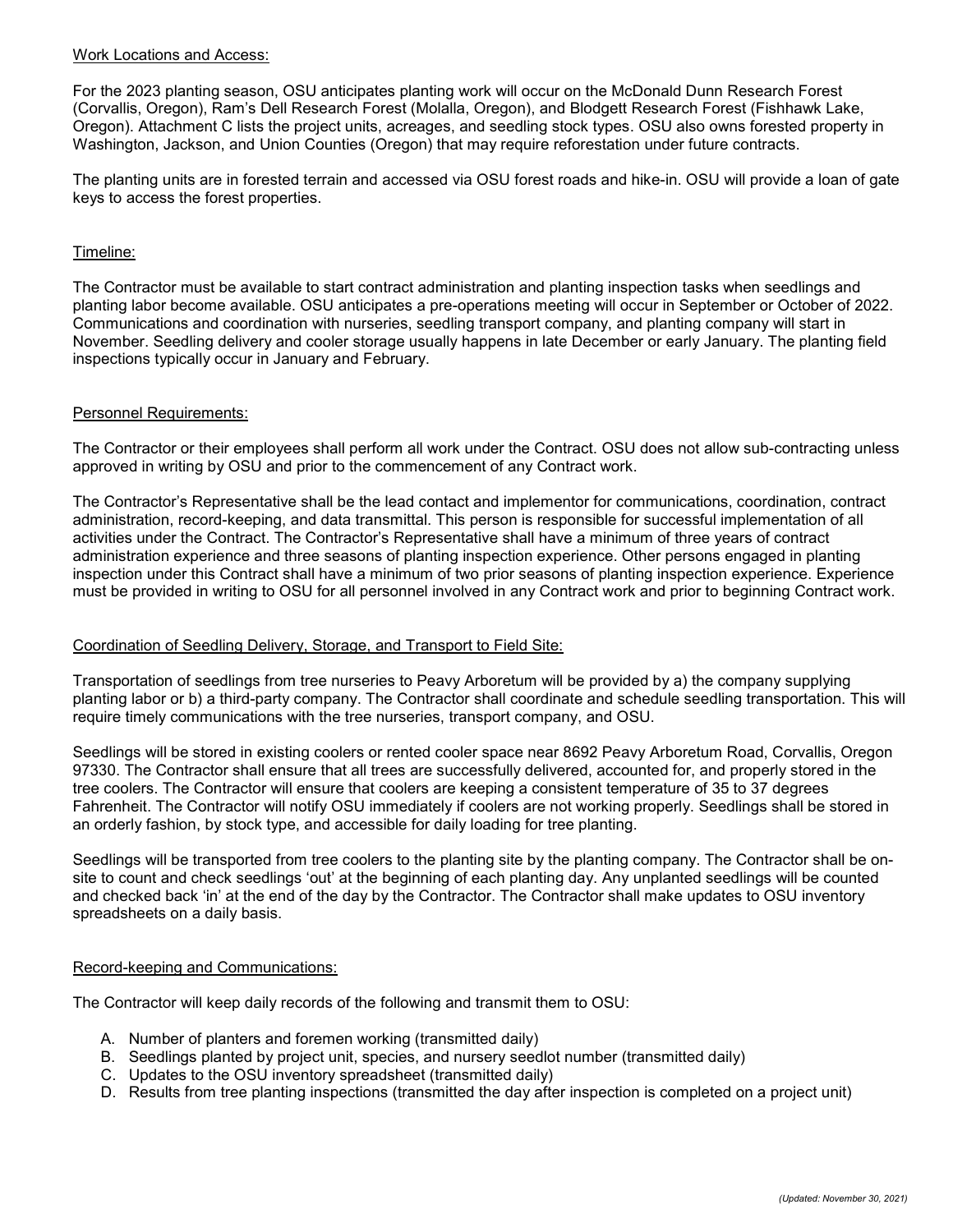### General Planting Contract Administration:

The Contractor will be responsible for ensuring the following practices are adhered to by the planting company:

# Tree Handling:

- A. Seedling bags and/or boxes will be handled with care and sheltered from sun and wind exposure. Seedlings will not be thrown or sat upon.
- B. Bags and/or boxes of trees will be opened only as needed. Partial bags and/or boxes will be closed securely. All partial bags are to be planted first each day.
- C. All seedlings that a planter bagged must be planted before lunch or breaks are taken and before completing the day's work.
- D. The number of seedlings carried per planting bag must be such that the root and/or stem are not damaged. The Contractor has the right to require fewer trees per bag if seedling damage is observed. All planting bags will be free of holes.
- E. Only the tree to be planted will be removed from the container, and only after the planting hole is prepared.
- F. Roots will not be hit on the dunk tank or ground. They shall not be shaken excessively to remove mud or stripped to straighten.
- G. No seedling roots will be pruned in the field.
- H. When the Contractor determines that the weather is marginal for planting, he or she can require that fewer than the normal number of seedlings be put into the planting bag to reduce exposure. The Contractor may also require seedlings be dipped in water or slurry prior to planting.
- I. In the event that handling specifications are violated, the Contractor can shut down the planting operation until handling problems have been corrected.

#### Tree Planting Methods:

- A. Planting Spots
	- 1. A planting spot is a location where a tree can be planted with reasonable and safe effort and where there is enough soil for the tree to survive and grow satisfactorily.
	- 2. Areas which may be considered unplantable are cut banks, rock outcroppings, dense slash, swampy ground, and others, as determined by OSU.
	- 3. Extra effort will be necessary to locate suitable planting spots in areas covered by slash or brush.
	- 4. No seedlings will be planted within ten feet (horizontal distance) of a rocked / gravel road.
	- 5. Where possible, planting spots shall be selected to take advantage of stumps, logs, dead brush, and terrain features which provide partial protection from sun, wind, animals, loose debris, and other agents detrimental to survival and growth.
- B. Scalping
	- 1. Debris, including compacted slash, duff, ashes, rotten wood, and loose rock must be cleared from planting spots, provided such material is no more than one foot in depth. Such debris and any living vegetation must be removed within six inches of the planted tree.
- C. Planting Tools
	- 1. A planting shovel shall be used to plant seedlings. The tool shall be capable of opening a hole deep enough and wide enough to fully accommodate the roots of the trees to be planted. For bareroot trees, shovel blades must be a minimum of 14 inches long. In other instances, required length of planting shovels shall be determined by the Contractor.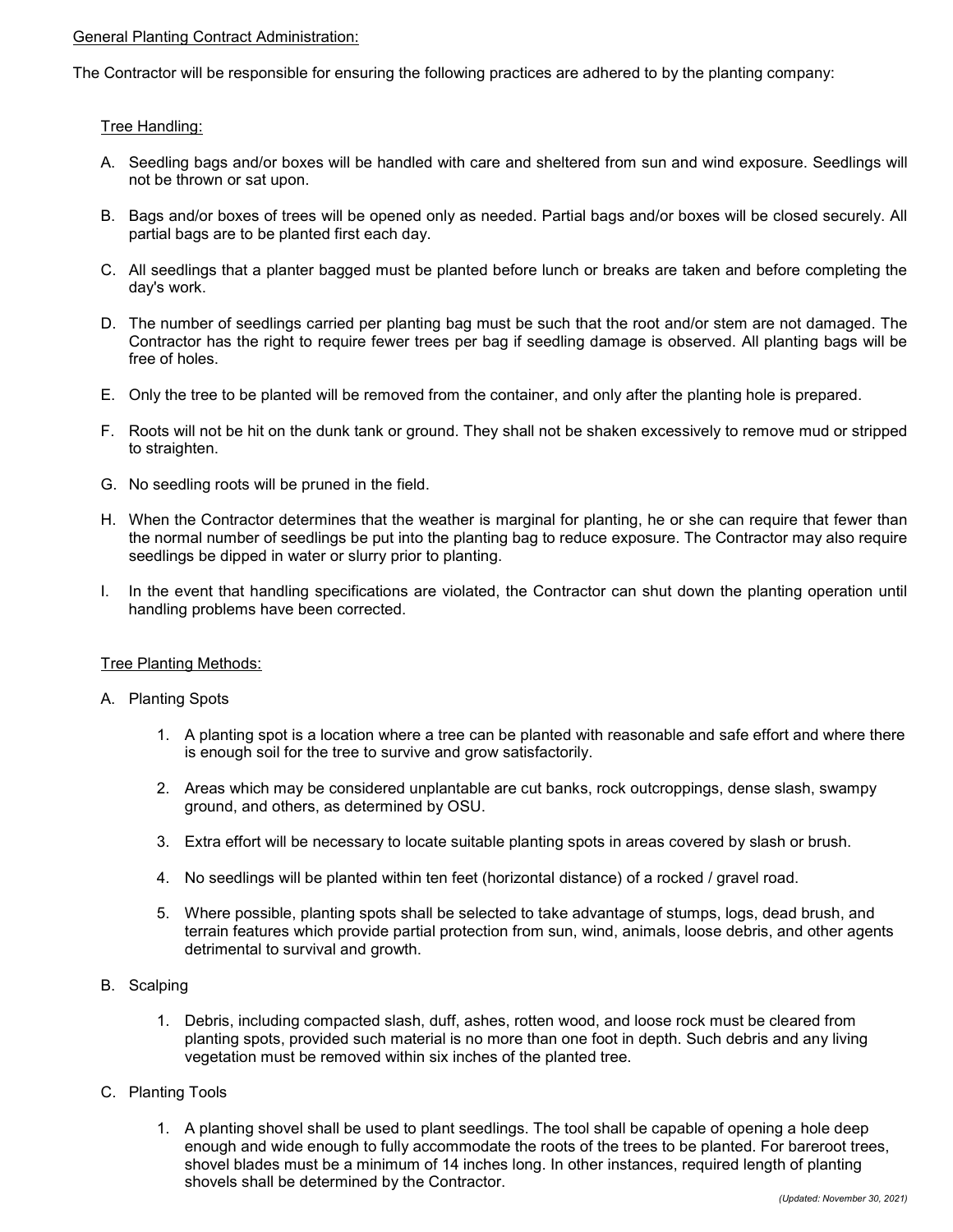- 2. Each planter will use a container or planting bag that is windproof and adequate to keep roots out of the sun and wind.
- D. Planting of the Seedling
	- 1. Each tree will be suspended near the center of the hole with the roots in a long, natural arrangement (i.e., no 'J' or 'L' roots) and at a depth so that after filling, packing and leveling, the soil comes to a point about midway between the root collar and the lower branches or needles. No portion of the roots will be doubled up, twisted, tangled or bunched. No slit planting or palming will be allowed.
	- 2. Each tree shall stand erect and perpendicular to the horizontal plane, not the slope of the ground. When transplanting trees with bent stems, the roots shall be placed vertically, disregarding the stem position.
	- 3. Moist mineral soil will be filled in and firmed around the roots. Care will be taken not to strip the bark from the seedling with the boot or tool when firming the soil. Earth is firmed around the roots, and the soil must be smoothed to the level of the surrounding soil surface with no depression. The tree must be firm enough so that the tree will not pull loose with a tug strong enough to detach a group of needles.
- E. Tubing of the Seedling
	- 1. When required by OSU, two bamboo stakes shall be woven a minimum of three times each and placed at an even spacing through each tube. Tubes and stakes will be placed over seedlings, so as not to damage them, and stakes will be driven into the ground a minimum of five inches. Seedlings shall still stand erect inside of the tubes, when all tubing is completed on the planting unit.

# Planting Shutdown:

The Contractor will notify OSU if any one of the following conditions exists and may stop planting operations until favorable weather / conditions return:

- A. The soil is frozen to a depth of one inch or greater.
- B. Snow or ice cannot be kept out of the planting hole, or if there is more than one inch of snow on the ground.
- C. Air temperature is less than 32 degrees, greater than 65 degrees, or as follows:

| Air Temperature | <b>Relative Humidity</b> |
|-----------------|--------------------------|
| (Degrees F)     | (Percent)                |
| $33 - 40$       | 35                       |
| 41-45           | 40                       |
| 46-50           | 45                       |
| 51-55           | 50                       |
| 56-60           | 55                       |
| 61-65           | 60                       |

- D. Average wind velocity is greater than 18 mph (disregard if it is raining).
- E. Any seedlings are purposely hidden or discarded by planters.

#### Inspections for Tree Planting:

The Contractor will use the approved OSU inspection spreadsheet (Microsoft Excel file; see Attachment D) and the following protocol to inspect each project unit:

#### Inspection Protocol:

- A. Unit inspections
	- 1. Inspections for payment will be completed by the Contractor.
	- 2. Each unit will be inspected separately, and inspection results will not be averaged across units.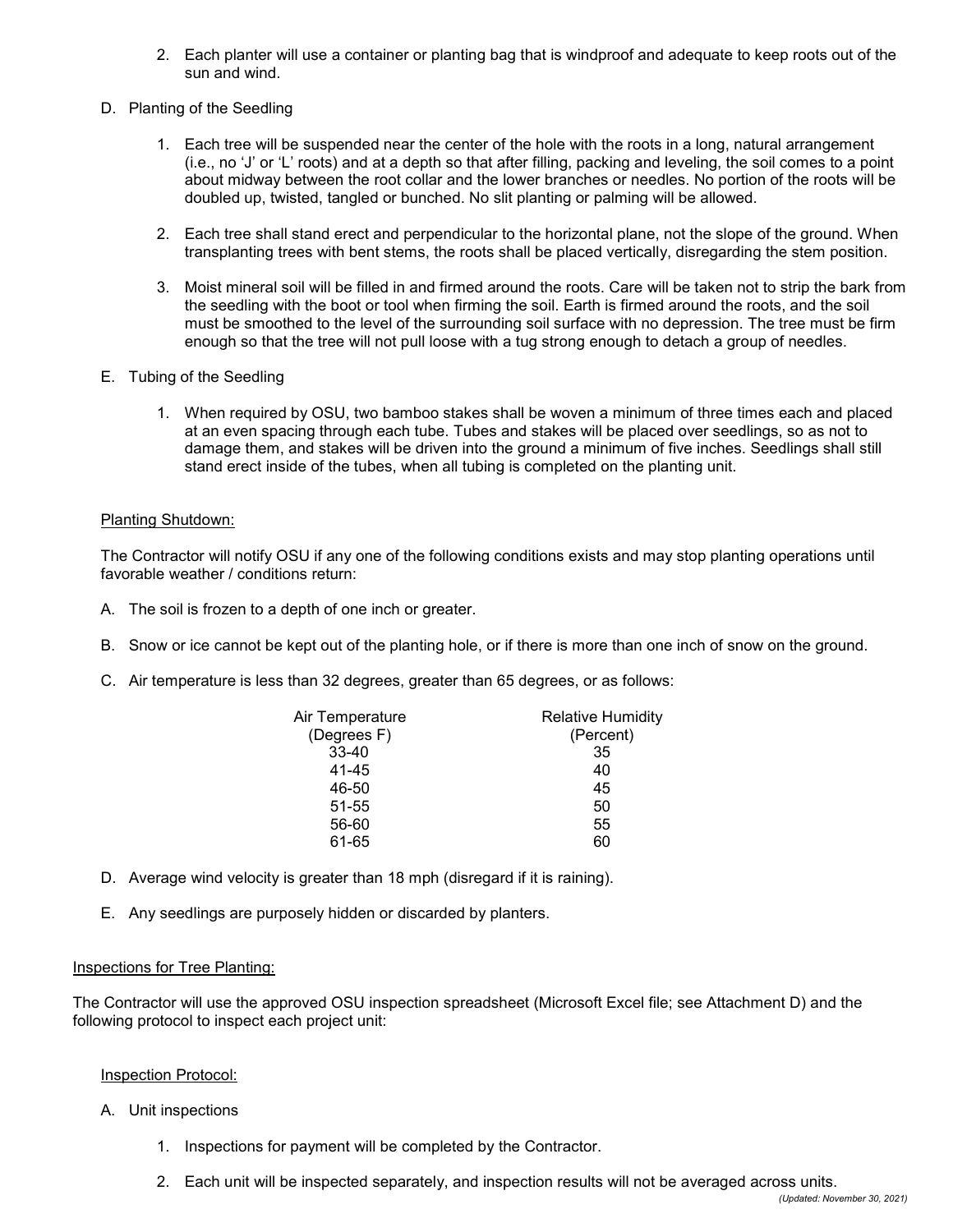- 3. The Contractor may conduct inspections at the time of planting ("hot inspection") or after planting is completed ("cold inspection"). The Contractor shall have seven business days, from the notice of planting completion by the planting company, to inspect a unit for payment. Inspection results will be transmitted to OSU no later than the eighth business day and in electronic format.
- B. Plot inspections
	- 1. Plots will be located across the units at a regular, systematic spacing to sample all planters and conditions in the unit.
	- 2. Plots will be fixed-radius plots based upon the desired trees per acre (see below). A minimum of three plots per unit and an average of one plot per two acres will be evaluated. Seedling count will be determined to assess the average trees-per-acre and tree spacing in the unit. Planting quality will also be assessed and scored. For bareroot trees, two random seedlings in each plot will be dug to determine status of planted roots. Inspectors will use the inspection spreadsheet provided by OSU – see sample spreadsheets in Attachment D.

| Spacing (Feet) | Trees Per Acre (TPA) | Plot Radius (Feet) | <b>Trees Per Plot</b> |  |  |  |  |
|----------------|----------------------|--------------------|-----------------------|--|--|--|--|
| 7 x 7          | 889                  | 9.7                | 6                     |  |  |  |  |
| $8 \times 8$   | 681                  | 11.1               | 6                     |  |  |  |  |
| $9 \times 9$   | 538                  | 12.4               | 6                     |  |  |  |  |
| $10 \times 10$ | 436                  | 13.8               | 6                     |  |  |  |  |
| $11 \times 11$ | 360                  | 15.2               | 6                     |  |  |  |  |
| $12 \times 12$ | 303                  | 16.6               | 6                     |  |  |  |  |

- 3. A pin-flag, of a highly visible color, will be placed in the ground at plot center and marked, in permanent marker, with the plot number. Inspectors will also record the plot center with GPS and submit the GPS file (.gpx or .shp file) with the completed inspection datasheet.
- 4. At each plot, the following information will be recorded:
	- a) Plot number
	- b) Number of plantable spots available (up to 6)
	- c) Total number of planted trees
	- d) Number of satisfactorily planted trees (meet all applicable quality specifications)
	- e) Number of unsatisfactorily planted trees and reasons for unsatisfactory rating
	- f) Number of desirable natural seedlings present or, for interplant units, number of previously planted seedlings
- C. Unacceptable Planting Quality
	- 1. J-Root: roots are planted in a 'J' or 'L' shape, instead of vertical
	- 2. Loose: seedlings pull out of the ground easily
	- 3. Shallow: the root collar is above the ground level or roots are exposed
	- 4. Deep: the root collar is two inches (or more) below the ground level
	- 5. Leaning: the stem is leaning 45 degrees or more (ensure roots are not curved)
	- 6. Excess Tree: more than one seedling in an acceptable planting spot; or seedling is planted too close to a desirable, natural seedling or other planted seedling
	- 7. Planter Damage: roots are twisted, stuffed, exposed, pruned, or stripped; bark is scraped off the seedling; terminal bud broken off
	- 8. Poor Location: seedlings planted in standing water, too close to residual trees, in areas lacking adequate mineral soil, or other areas described as not desirable by OSU
	- 9. Drop Tree: discarded, dropped, or hidden seedlings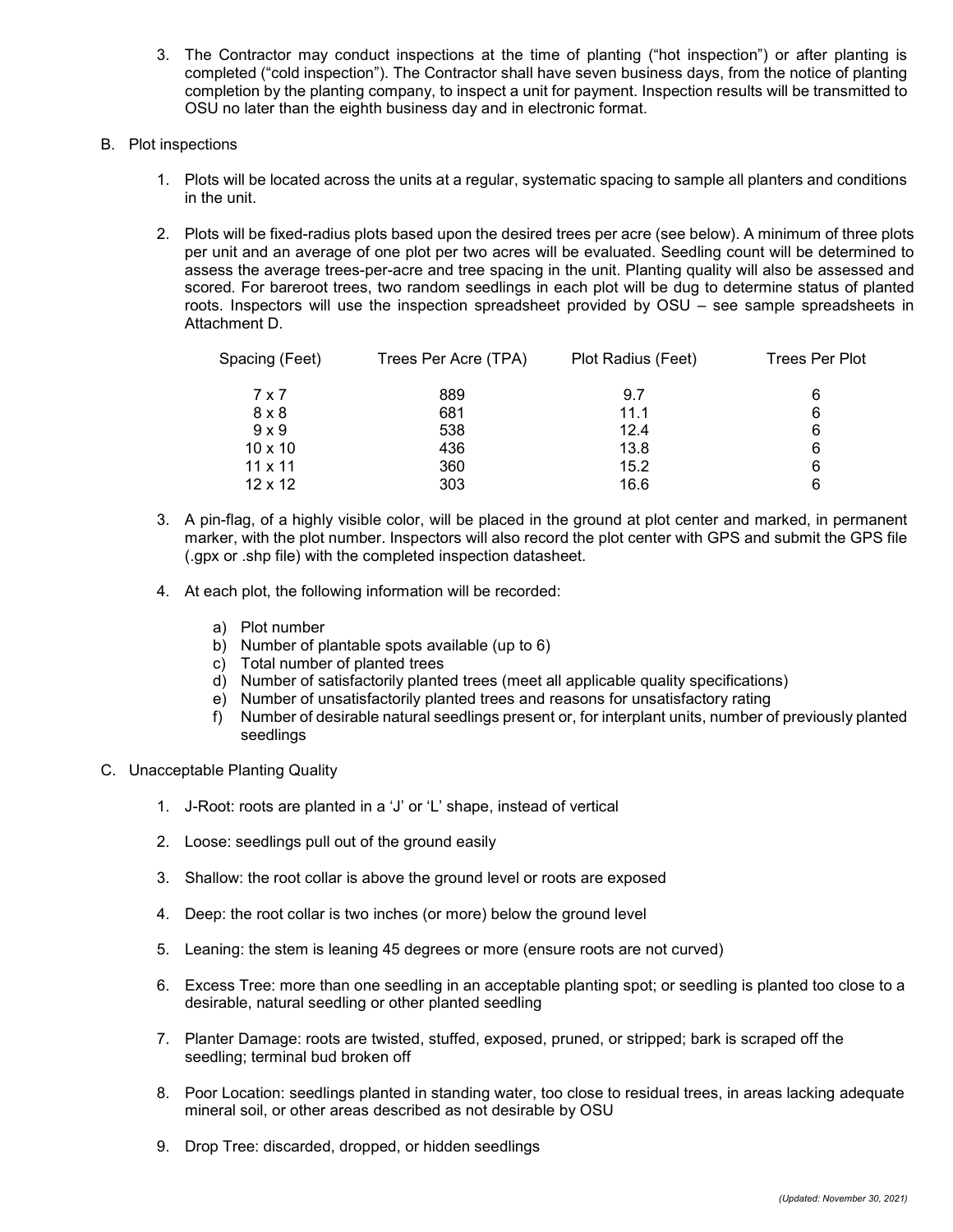### Pre-operations Meeting:

The Contractor will be required to meet with the OSU Representative for a pre-operations meeting prior to any Contract work beginning. OSU anticipates this meeting will occur in September or October of 2022. This Contract shall be reviewed, including specific instructions for planting, planting inspection, documentation, contract administration, etc. OSU will provide required maps, planting instructions, and data spreadsheets on or before this meeting date.

#### Certification for Payment:

It is the sole responsibility of the OSU Representative to approve and certify work for compliance with this Contract. OSU will process invoices for payment when all units on a Research Forest (Blodgett, McDonald Dunn, or Ram's Dell) have been completed; that is, when all planting units have been inspected and all required data has been transmitted to OSU for that forest.

# OSU Contract Representative(s):

Carli Morgan Reforestation Manager Research Forests Oregon State University (541) 737-4924 carli.morgan@oregonstate.edu

Brent Klumph Forest Manager Research Forests Oregon State University (541) 737-6594 brent.klumph@oregonstate.edu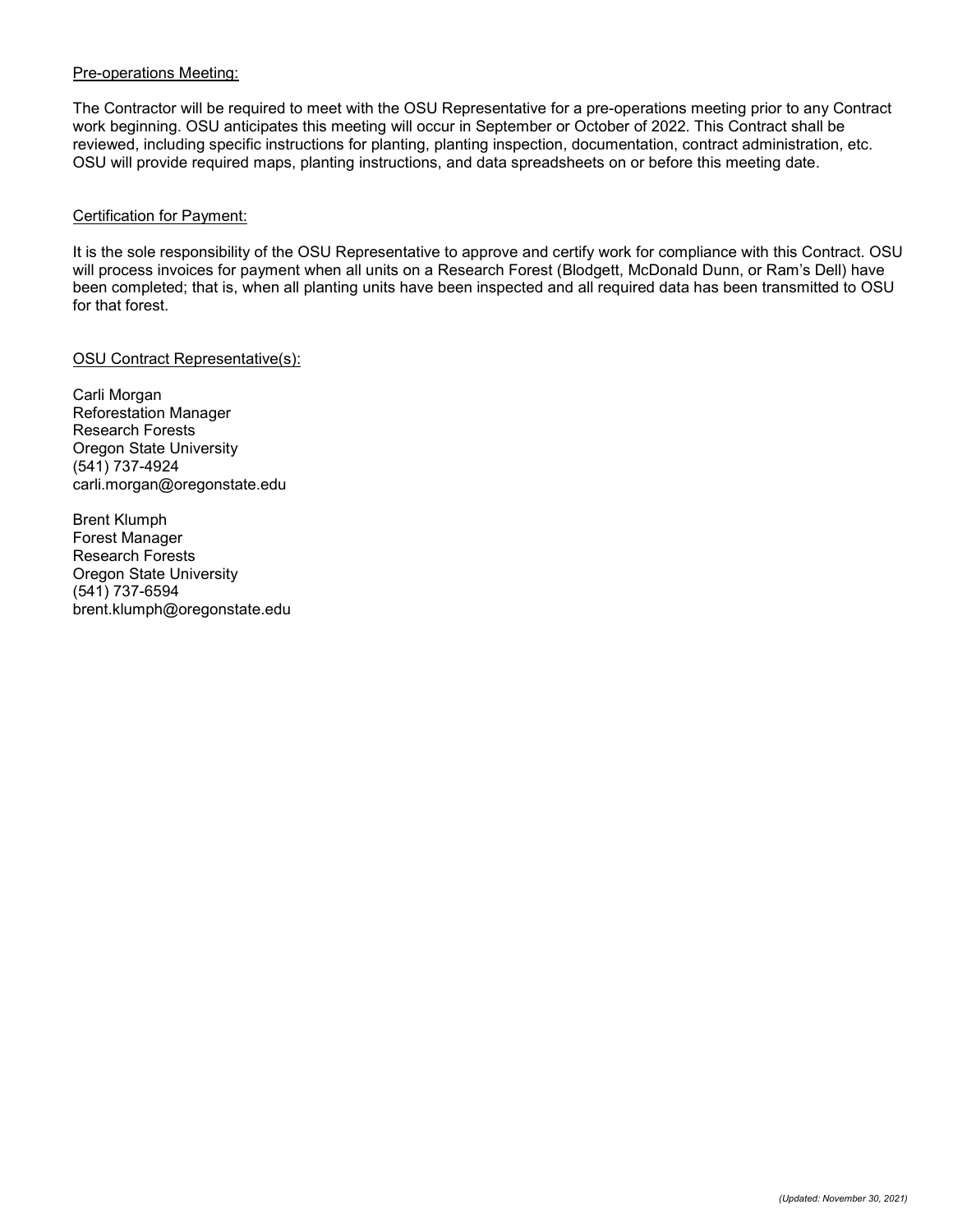Contractor shall not begin work until the Contract is signed by all parties listed below. Unless otherwise specified herein, OSU shall pay only for work performed. Contractor shall submit detailed invoice(s) for work performed to Department for payment. Invoices are paid according the OSU's standard payment terms which are Net 30 days from receipt of correct invoice.

The following attachments are incorporated by this reference and made a part of this contract: Attachment A, OSU Standard Contract Provisions and ☒ Attachment B; ☒ Attachment C; ☒ Other Attachments: Attachment D.

INSURANCE: the minimum limit is \$**Insurance amount** Type required: ☒ CGL ☒ AUTO ☐ Professional

☐ Resident non-U.S. citizen (Green Card Holder)

 $\Box$  Contractor is also a minority group member

☐ Non-U.S. citizen ☐ Partnership ☐ Corporation

# **THIS CONTRACT SHALL BECOME EFFECTIVE AND BINDING UPON LAST SIGNATURE BY AUTHORIZED REPRESENTATIVES OF THE PARTIES AS PROVIDED HEREIN.**

| <b>OSU Department Head</b>         | Signature |                              | Date                                                                           |  |  |  |
|------------------------------------|-----------|------------------------------|--------------------------------------------------------------------------------|--|--|--|
| (Typed Name): Department Head Name |           | Typed Name:<br>Address:      | <b>Contact Name</b><br><b>Business Name</b><br><b>Address</b><br>City, ST, Zip |  |  |  |
|                                    |           | Phone:                       | <b>Phone</b>                                                                   |  |  |  |
| <b>OSU</b> Contract Officer        | Date      |                              | Banner Vendor ID No.: Banner ID                                                |  |  |  |
|                                    |           | Contractor is a: (Check One) | U.S. Tax Identification No.: Tax ID Last 4                                     |  |  |  |
|                                    |           | $\Box$ Resident U.S. citizen |                                                                                |  |  |  |

**OSU CONTRACTOR**

# OSU VENDOR NO. FORM PREPARED BY PREPARER'S ADDRESS FORMED ATE **BC Name & Phone BC Address Prep Date** INDEX CODE ACCOUNT CODE ACTIVITY CODE PAYMENT AMOUNT **Index 1 Acct 1 Activ 1 Amount 1 Index 2 Acct 2 Activ 2 Amount 2 Index 3 Acct 3 Activ 3 Amount 3**

| Place Bar Code Label Here | All payments and reimbursements made on this contract will be<br>1099-misc. reportable. |
|---------------------------|-----------------------------------------------------------------------------------------|
|---------------------------|-----------------------------------------------------------------------------------------|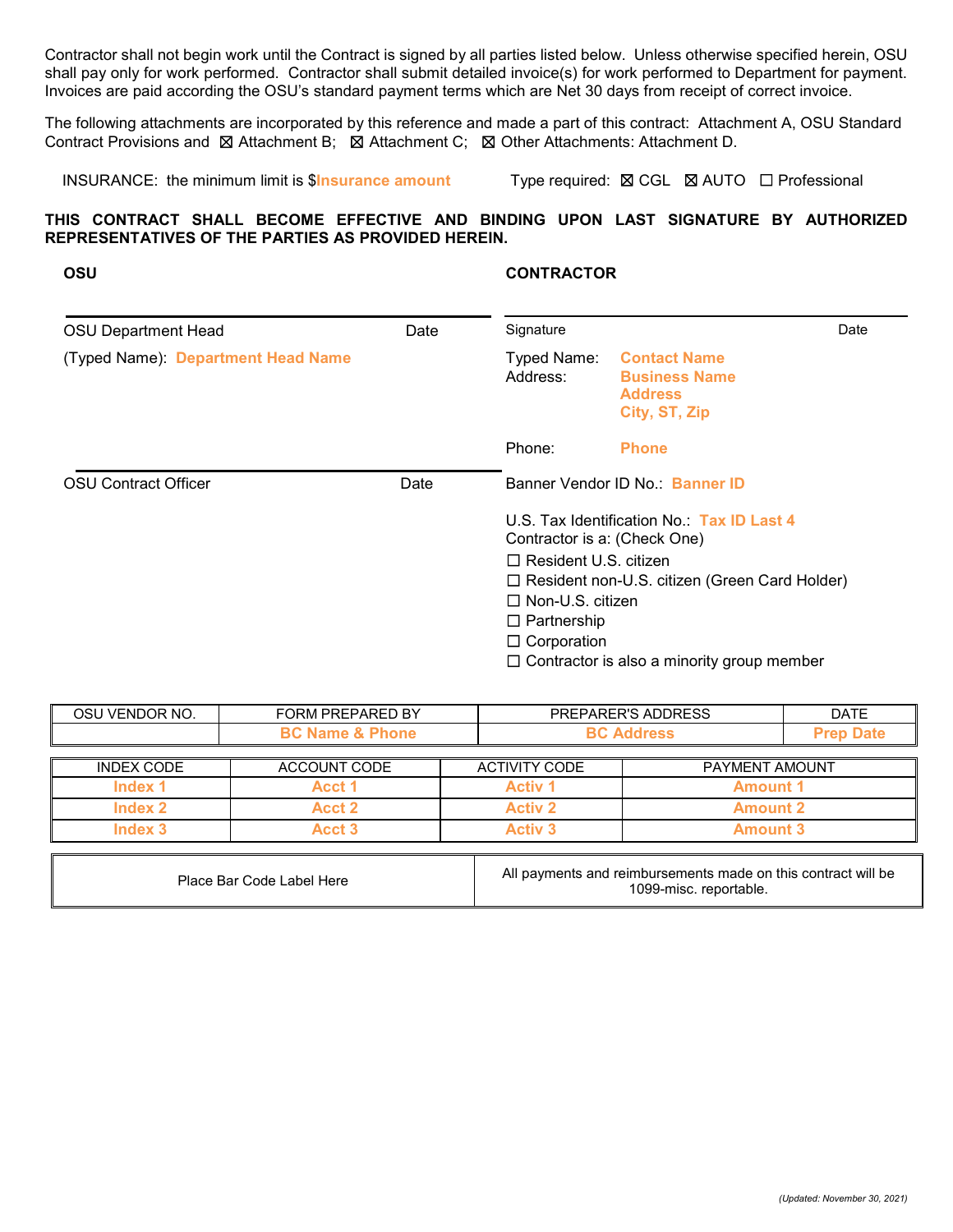# **ATTACHMENT A**

# **OREGON STATE UNIVERSITY STANDARD PERSONAL SERVICES CONTRACT PROVISIONS**

**ACCESS TO RECORDS.** Contractor shall maintain books, records, documents, and other evidence and accounting procedures and practices sufficient to reflect properly all costs of whatever nature claimed to have been incurred and anticipated to be incurred in the performance of this Contract. OSU and the federal government and their respective duly authorized representatives shall have access to the books, documents, papers, and records of Contractor which are directly pertinent to this Contract for the purpose of making audit, examination, excerpts, and transcripts. Such books and records shall be maintained by Contractor for three years from the date of contract expiration unless a shorter period is authorized in writing. Contractor is responsible for any audit discrepancies involving deviation from the terms of this Contract and for any commitments or expenditures in excess of amounts authorized by Institution.

**ASSIGNMENT.** Contractor shall not assign or transfer its interest nor delegate its obligation in this Contract without the express written consent of the **Institution** 

**AVAILABILITY OF FUNDS.** Institution certifies that sufficient funds are available and authorized for expenditure to finance costs of this Contract within its current biennial appropriation or expenditure limitation, provided, however, that continuation of the Contract, or any extension, after the end of the fiscal period in which it is written, is contingent upon a new appropriation or limitation for each succeeding fiscal period for the purpose of this Contract.

**CAPTIONS.** The captions or headings in this Contract are for convenience only and in no way define, limit, or describe the scope or intent of any provisions of this Contract.

**COMPLIANCE WITH APPLICABLE LAW.** Contractor agrees to comply with all federal, state, county, and local laws, ordinances, and regulations applicable to the work to be done under this Contract. Contractor specifically agrees to comply with all applicable requirements of federal and state civil rights and rehabilitation statutes, rules, and regulations. Contractor also shall comply with the Americans with Disabilities Act of 1990 (Pub L No. 101-336), ORS 659.425, and all regulations and administrative rules established pursuant to those laws. Failure or neglect on the part of Contractor to comply with any or all such laws, ordinances, rules, and regulations shall not relieve Contractor of these obligations nor of the requirements of this Contract. Contractor further agrees to make payments promptly when due, to all persons supplying to such Contractor, labor or materials for the prosecution of the work provided in this Contract; pay all contributions or amounts due the Industrial Accident Fund from such contractor incurred in the performance of this Contract; not permit any lien or claim to be filed or prosecuted against the state on account of any labor or material furnished; pay to the Department of Revenue all sums withheld from employees pursuant to ORS 316.167. If Contractor fails or refuses to make any such payments required herein, the appropriate Institution official may pay such claim to such payment. Any payment of a claim in the manner authorized in this section shall not relieve the Contractor or Contractor's surety from obligation with respect to any unpaid claims.

**CONFLICT OF INTEREST.** Contractor covenants that it presently has no interest and shall not acquire any interest, direct or indirect, which would conflict in any manner or degree with the performance of its services hereunder. Contractor further covenants that in the performance of this Contract no person having any such interest shall be employed.

**DUAL PAYMENT.** Contractor shall not be compensated for work performed under this Contract from any other entity of the State of Oregon.

**EXECUTION AND COUNTERPARTS.** This Contract may be executed in several counterparts, each of which shall be an original, all of which shall constitute but one and the same instrument.

GOVERNING LAW. This Contract shall be governed and construed in accordance with the laws of the State of Oregon. Any claim, action, or suit between Institution and Contractor that arises out of or relates to performance of this Contract shall be brought and conducted solely and exclusively within the Circuit Court for Benton County, for the State of Oregon. Provided, however, that if any such claim, action, or suit may be brought only in a federal forum, it shall be brought and conducted solely and exclusively within the United States District Court for the District of Oregon.

HAZARD COMMUNICATION. Contractor shall notify Institution prior to using products containing hazardous chemicals to which Institution employees may be exposed. Products containing hazardous chemicals are those products defined by Oregon Administrative Rules, Chapter 437. Upon Institution's request, Contractor shall immediately provide Material Safety Data Sheets, as required by OAR 437-155-025, for the products subject to this provision.

**INDEMNITY, RESPONSIBILITY FOR DAMAGES.** Contractor shall be responsible for all damage to property, injury to persons, and loss, expense, inconvenience, and delay which may be caused by, or result from, the conduct of work under this contract, or from any act, omission, or neglect of contractor, its subcontractors, or employees. Contractor shall save, defend, indemnify, and hold harmless OSU and its officers, board members, employees, and agents from all claims, suits, and actions of any nature resulting from or arising out of the activities or omissions of Contractor or its subcontractors, officers, agents, or employees acting under this contract.

**INDEPENDENT CONTRACTOR STATUS.** The service(s) to be rendered under this Contract are those of an independent contractor. Contractor is not to be considered an agent or employee of Institution for any purpose, and neither Contractor nor any of Contractor's agents or employees are entitled to any of the benefits that Institution provides for its employees. Contractor will be solely and entirely responsible for its acts and for the acts of its agents or employees during the performance of this Contract. If Contractor is providing personal services as an **individual**, (a) Contractor: (1) Is engaged as an independent contractor and will be responsible for any Federal or State taxes applicable to this payment; (2) Will not be eligible for any Federal Social Security, State Workers' Compensation, unemployment insurance, or Public Employees Retirement System benefits from this Contract payment; (3) Is not an officer, employee, or agent of the State as these terms are used in ORS 30.265 and will not be under the direction and control of Institution; (4) Is not currently employed by the Federal Government and the amount charged does not exceed his normal charge for the type of service provided if payment is to be charged against Federal funds; (5) Is not a member of the Oregon Public Employees Retirement System; or (6) if a contributing member of the Oregon Public Employees Retirement System for which contributions to the retirement system must be withheld, Contractor's contribution to the retirement system will be withheld and a corresponding Institution contribution made; and (7) Must furnish Form IRS Form 8233 in duplicate with this Contract if Contractor is a non-resident alien and claims exemption from Federal Withholding tax.

**INSURANCE.** Contractor shall secure at its own expense and keep in effect during the term of this Contract general liability insurance. Insurance policies, which cannot be excess to a self-insurance program, are to be issued by an insurance company authorized to do business in the State of Oregon. OSU and its officers, board members, employees, and agents shall be included as additional insured in said insurance policy. If any of the liability insurance is arranged on a "claims made" basis, "tail" coverage will be required at the completion of this Contract for a duration of 24 months.

**NOTICES AND REPRESENTATIVES.** All notices, certificates, or communications shall be delivered or mailed postage prepaid to the parties at their respective places of business as identified in the signature block of this Contract, unless otherwise designated in writing. Copies of such correspondence shall also be sent to all other Contract signatories.

**OVERDUE PAYMENTS.** Any charges claimed by the Contractor for payment of an overdue amount shall be in accordance with the provisions of ORS 293.462.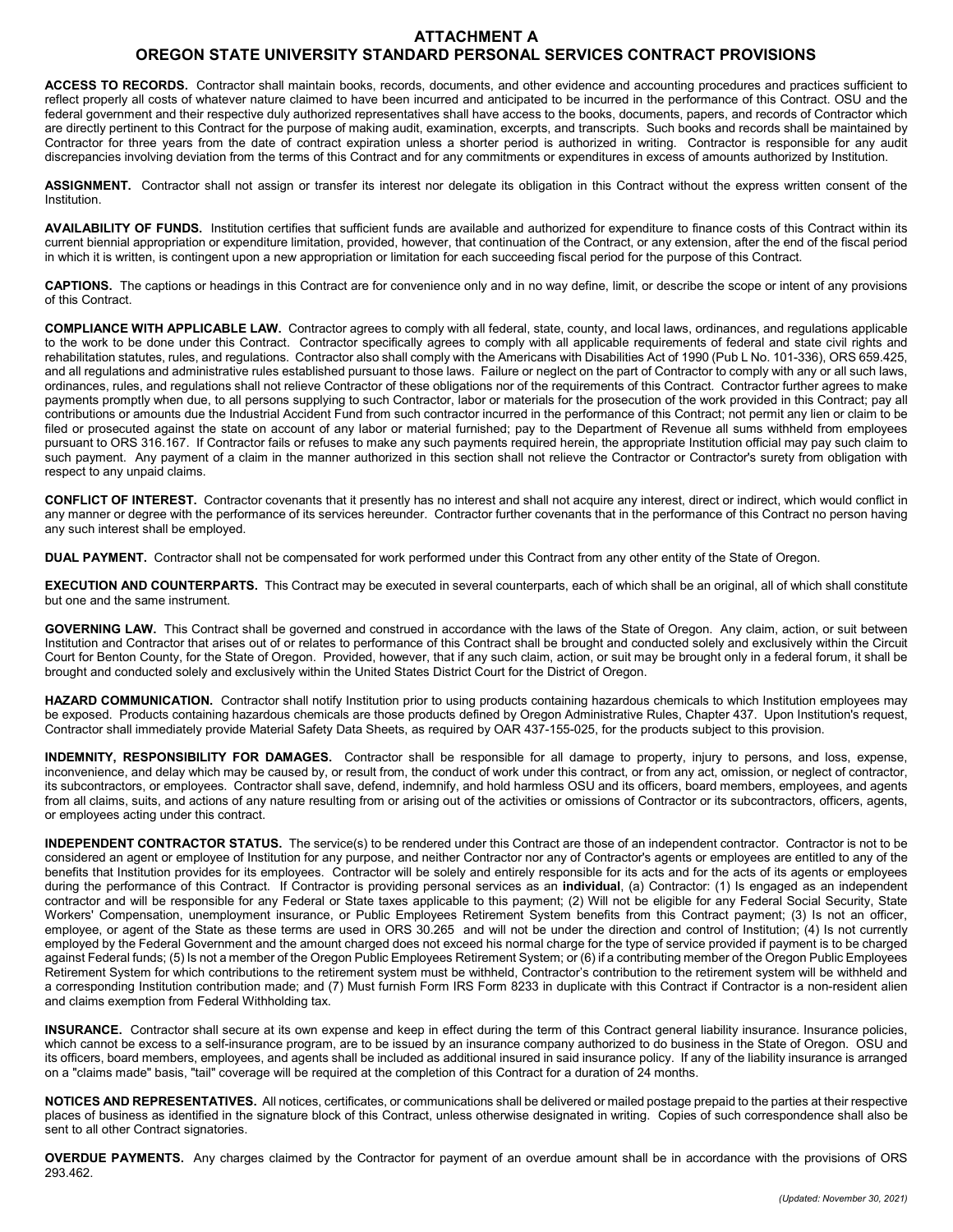**OWNERSHIP OF WORK PRODUCT.** All work products or any form of property originated or prepared by Contractor which result from this Contract are the exclusive property of Institution.

SEVERABILITY. If any term or provision of this Contract is declared by a court of competent jurisdiction to be illegal or in conflict with any law, the validity of the remaining terms and provisions shall not be affected, and the rights and obligations of the parties shall be construed and enforced as if the Contract did not contain the particular term or provision held to be invalid.

**SUBCONTRACTS AND ASSIGNMENTS.** Contractor shall not enter into any subcontracts for any of the work scheduled under this Contract, or assign or transfer any of its interest in this Contract, without obtaining prior written approval from the Institution.

**SUCCESSORS IN INTEREST.** The provisions of this Contract shall be binding upon and shall inure to the benefit of the parties hereto, and their respective successors and assigns.

**TERMINATIONS.** This Contract may be terminated at any time by mutual consent of both parties, or by either party upon thirty (30) days' notice in writing and delivered by certified mail or in person to the other party. In addition, the Institution may terminate this Contract effective upon delivery of written notice to Contractor, or at such later date as may be established by the Institution, if (a) Federal or state regulations or guidelines are modified, changed, or interpreted in such a way that the services are no longer allowable or appropriate for purchase under this Contract; or (b) Any license or certificate required by law or regulation to be held by the Contractor to provide the services required by this Contract is for any reason denied, revoked, or not renewed. This Contract may also be terminated by Institution for default (including breach of contract) if (a) Contractor fails to provide services or materials called for by this Contract within the time specified; or (b) Contractor fails to perform any of the other provisions of this Contract, or so fails to pursue the work as to endanger performance of this Contract in accordance with its terms, and after receipt of written notice from Institution, fails to correct such failures within ten days. The rights and remedies of Institution provided in the above clause related to defaults (including breach of contract) by Contractor shall not be exclusive and are in addition to any other rights and remedies provided by law or under this Contract.

**TERMINATION DUE TO NONAPPROPRIATION OF FUNDS.** If sufficient funds are not provided in future legislatively approved budgets of Institution (or from applicable Federal, state, or other sources) to permit Institution in the exercise of its reasonable administrative discretion to continue this Contract, or if Institution or program for which this Contract was executed is abolished, the Institution may terminate this Contract without further liability by giving Contractor not less than thirty (30) days notice. In determining the availability of funds from the Oregon Legislature for this Contract, Institution may use the budget adopted for it by the Joint Ways and Means Committee of the Oregon Legislative Assembly.

FOREIGN CONTRACTOR. If Contractor is not domiciled in or registered to do business in the State of Oregon, Contractor shall promptly provide to the Oregon Department of Revenue and the Secretary of State, Corporation Division, all information required by those agencies relative to this Contract. Contractor shall demonstrate its legal capacity to perform these services in the State of Oregon prior to entering into this Contract.

FORCE MAJEURE. Neither Institution nor Contractor shall be held responsible for delay or default caused by fire, riot, pandemic, epidemic or other health emergency as declared by the health authority, acts of God, or war where such cause was beyond, respectively, Institution's or Contractor's reasonable control. Contractor shall, however, make all reasonable efforts to remove or eliminate such a cause of delay or default and shall, upon the cessation of the cause, diligently pursue performance of its obligations under this Contract.

**WAIVER.** The failure of Institution to enforce any provision of this Contract shall not constitute a waiver by Institution of that or any other provision.

**APPROVALS.** In some instances, another state agency may be required to approve this Contract before any work may commence under this Contract.

RECYCLED PRODUCTS: Contractors will use recycled products, as defined in ORS 279A.010(1)(ii), to the maximum extent economically feasible in the performance of the Contract.

**WORKERS' COMPENSATION.** All employers, including Contractor, that employ subject workers who work under this Contract in the State of Oregon shall comply with ORS 656.017 and provide the required workers' compensation coverage, unless such employers are exempt under ORS 656.126. Contractor shall ensure that each of its subcontractors complies with these requirements.

**TRAVEL EXPENSES.** Unless otherwise stated in the scope of work, Contractor shall make and pay for their travel arrangements in performance of the Contract. For all contract travel itineraries, Contractor shall obtain pre-approval by OSU prior to execution of travel. Contractor's travel expenses must be reasonable and economical in order to maximize the contract value. Any air transportation to, from, between, or within a country other than the United States must be in accordance with the Fly America Act (49 USC 40118).Travel expenses are included in the sum not-to-exceed amount indicated in this Contract. Unauthorized travel expenses or those not included in the sum not-to-exceed amount will not be reimbursed. Travel expense receipts are not required with invoices. Travel expenses must be included collectively as a separate line item on invoices. Receipts must be retained by Contractor and available for audit at any time during the term of the contract and for three years from the date of Contract expiration.Contractor's request for reimbursement of expenses must be submitted on an invoice within 90 days after the date the travel has been completed. Expenses submitted after the 90 days will not be reimbursed.

#### **FEDERALLY REQUIRED PROVISIONS**

**ANTI-KICKBACK ACT (40 U.S.C. 3145).** Contractor certifies compliance with the Copeland "Anti-Kickback" Act (40 U.S.C. 3145), as supplemented by Department of Labor regulations (29 CFR Part 3, "Contractors and Subcontractors on Public Building or Public Work Financed in Whole or in Part by Loans or Grants from the United States"). The Act provides that each Contractor or Subcontractor must be prohibited from inducing, by any means, any person employed in the construction, completion, or repair of public work, to give up any part of the compensation to which he or she is otherwise entitled. The Contractor must report all suspected or reported violations to OSU.

**BYRD ANTI-LOBBYING AMENDMENT (31 U.S.C. 1352).** Contractors that apply or bid for a contract of \$100,000 or more, must file the required certification that it will not and has not used Federally appropriated funds to pay any person or organization for influencing or attempting to influence an officer or employee of any agency, a member of Congress, officer or employee of Congress, or an employee of a member of Congress in connection with obtaining any Federal contract, grant or any other award covered by 31 U.S.C. 1352. Contractor must require any subcontractor who applies or bids for subcontract of \$100,000 or more to provide a similar certification to the next higher tier (Contractor or subcontractor as applicable). Each tier must also disclose any lobbying with non-Federal funds that takes place in connection with obtaining any Federal award. Contractor or subcontractor must forward any disclosures from tier to tier up to OSU.

**CLEAN AIR ACT (42 U.S.C. 7401-7671q.) AND THE FEDERAL WATER POLLUTION CONTROL ACT (33 U.S.C. 1251-1387), AS AMENDED.** If this Contract provides for payments in excess of \$150,000, Contractor must comply with all applicable standards, orders or regulations issued pursuant to the Clean Air Act (42 U.S.C. 7401-7671q.) and the Federal Water Pollution Control Act as amended (33 U.S.C. 1251-1387). Violations shall be reported to the Federal awarding agency and the Regional Office of the Environmental Protection Agency (EPA).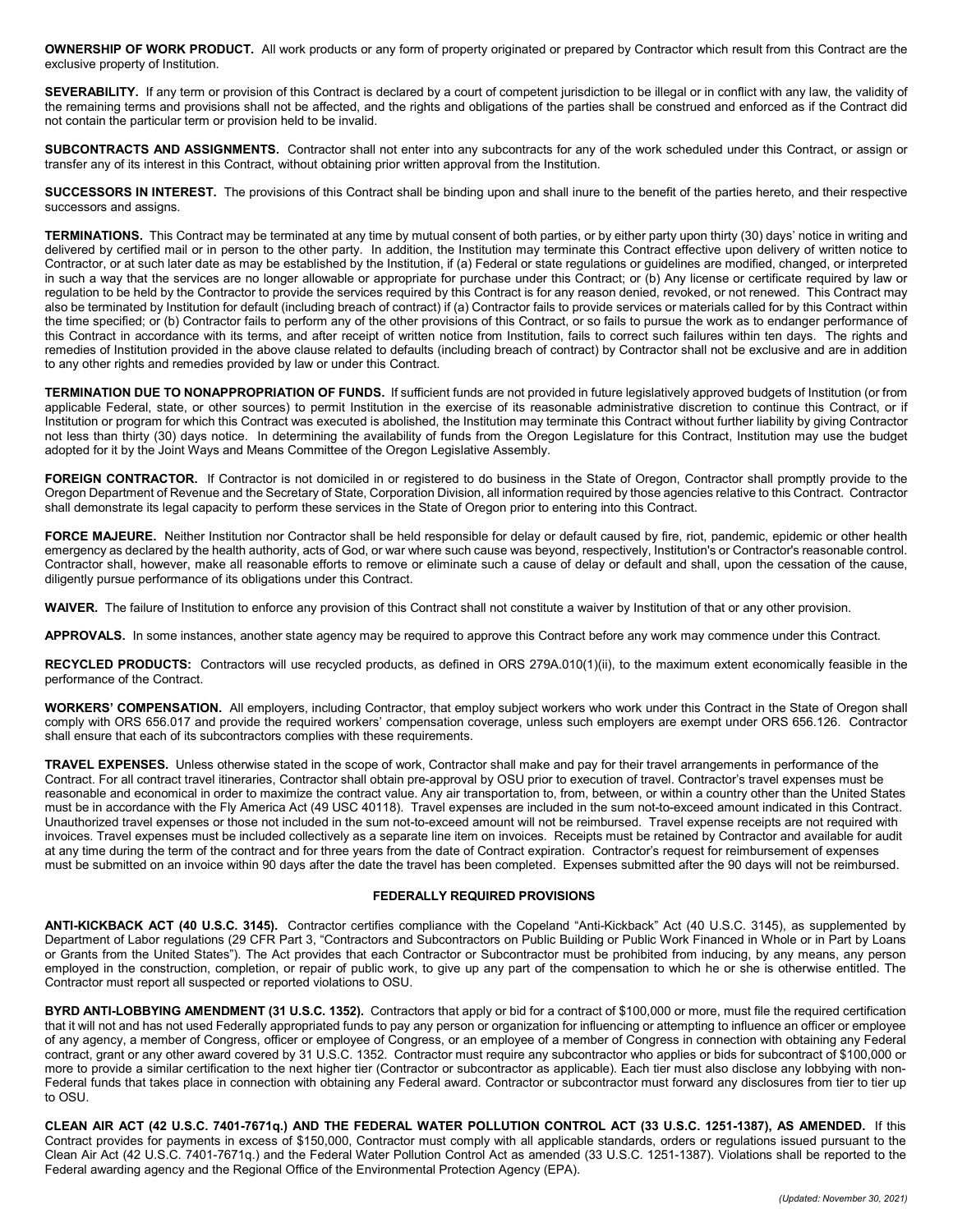**CONTRACT WORK HOURS AND SAFETY STANDARDS ACT (40 U.S.C. 3701-3708).** For all contracts awarded in excess of \$100,000 that involve the employment of mechanics or laborers, the Contractor must comply with 40 U.S.C. 3702 and 3704, as supplemented by Department of Labor regulations (29 CFR Part 5). Under 40 U.S.C. 3702 of the Act, each Contractor must be required to compute the wages of every mechanic and laborer on the basis of a standard work week of 40 hours. Work in excess of the standard work week is permissible provided that the worker is compensated at a rate of not less than one and a half times the basic rate of pay for all hours worked in excess of 40 hours in the work week. The requirements of 40 U.S.C. 3704 are applicable to construction work and provide that no laborer or mechanic must be required to work in surroundings or under working conditions which are unsanitary, hazardous or dangerous. These requirements do not apply to the purchases of supplies or materials or articles ordinarily available on the open market, or contracts for transportation or transmission of intelligence.

**COVERED TELECOMMUNICATIONS EQUIPMENT OR SERVICES.** Pursuant to 2 CFR 200.216 and 2 CFR 200.471, which implement Section 889 of the NDAA (Public Law 115-232), OSU is prohibited from obligating or expending grant funds to procure equipment, services or systems that use **covered telecommunications equipment or services** as a substantial or essential component of any system, or critical technology as part of any system. Contractor represents and warrants that in performing under this contract it will not provide or use covered telecommunications equipment or services as defined by Public Law 115-232, Section 889(f). [https://www.congress.gov/115/plaws/publ232/PLAW-115publ232.pdf](https://nam04.safelinks.protection.outlook.com/?url=https%3A%2F%2Fwww.congress.gov%2F115%2Fplaws%2Fpubl232%2FPLAW-115publ232.pdf&data=04%7C01%7C%7C3bb2a40d16824e8bc71708d929e4c81c%7Cce6d05e13c5e4d6287a84c4a2713c113%7C0%7C0%7C637586884842664954%7CUnknown%7CTWFpbGZsb3d8eyJWIjoiMC4wLjAwMDAiLCJQIjoiV2luMzIiLCJBTiI6Ik1haWwiLCJXVCI6Mn0%3D%7C1000&sdata=yT34K2dy2LHqCJyu%2Fmh6aJXeFGgsIqBzo61Pv302oDM%3D&reserved=0)

**DEBARMENT AND SUSPENSION EXECUTIVE ORDERS 12549 AND 12689.** A contract award (see 2 CFR 180.220) must not be made to parties listed on the government-wide Excluded Parties List System in the System for Award Management (SAM), in accordance with the OMB guidelines at 2 CFR 180 that implement Executive Orders 12549 (3 CFR part 1986 Comp., p. 189) and 12689 (3 CFR part 1989 Comp., p. 235), "Debarment and Suspension." The Excluded Parties List System in SAM contains the names of parties debarred, suspended, or otherwise excluded by agencies, as well as parties declared ineligible under statutory or regulatory authority other than Executive Order 12549. Before a contract award of \$25,000 or more is made, verification is required that the intended awarded party is not on the government-wide exclusions in the SAM. Required verification must be made by checking the SAM Exclusions. Compliance with Subpart C of 2 CFR Part 180 by checking that the intended awarded party is not listed on the SAM Exclusions, before making a contract award, will flow down from tier to tier for contract awards of \$25,000 or more. Contractor must include a term or condition similar to this term, in any subsequent lower tier contract awards of \$25,000 or more. Contractor hereby certifies they are not listed on the government-wide exclusions in the SAM.

**DOMESTIC PREFERENCE.** In accordance with 2 CFR 200.322, as appropriate and to the extent consistent with law, Contractor should, to the greatest extent practicable under this contract, provide a preference for the purchase, acquisition, or use of goods, products, or materials produced in the United States (including but not limited to iron, aluminum, steel, cement, and other manufactured products). The requirements of this section must be included in all subcontracts including purchase orders for work or products under this award.

**ENERGY POLICY AND CONSERVATION ACT.** Contractor agrees to comply with mandatory standards and policies relating to energy efficiency which are contained in the state energy conservation plan issued in compliance with the Energy Policy and Conservation Act (42 U.S.C. 6201).

**EQUAL EMPLOYMENT OPPORTUNITY.** Contractor must comply with Executive Order 11246, "Equal Employment Opportunity" (30 FR 12319, 12935, 3 CFR Part, 1964-1965 Comp., p. 339), as amended by Executive Order 11375, "Amending Executive Order 11246 Relating to Equal Employment Opportunity," and implementing regulations at 41 CFR part 60, "Office of Federal Contract Compliance Programs, Equal Employment Opportunity, Department of Labor."

**REMEDIES FOR CONTRACTOR'S DEFAULT.** In the event Contractor is in default (which includes without limitation, incomplete services), OSU may, at its option, pursue any or all of the remedies available to it under this Contract and at law or in equity, including, but not limited to: (a) rejection of the services, (b) requiring Contractor to correct any defects without charge, (c) negotiation with Contractor to sell the services to OSU at a reduced price, (d) termination of the Contract, (e) withholding all moneys due for the services Contractor has failed to deliver within any scheduled completion dates or has performed inadequately or defectively, (f) initiation of an action or proceedings for damages, specific performance, or declaratory or injunctive relief, or (g) exercise of its right of set off. These remedies are cumulative to the extent the remedies are not inconsistent, and OSU may pursue any remedy or remedies singly, collectively, successively, or in any order whatsoever.

**RIGHTS TO INVENTIONS MADE UNDER A CONTRACT OR AGREEMENT.** If this Contract is for the performance of experimental, developmental, or research work, the Federal Government and OSU have rights in any resulting invention in accordance with 37 CFR part 401, "Rights to Inventions Made by Nonprofit Organizations and Small Business Firms Under Government Grants, Contracts and Cooperative Agreements," and any implementing regulations issued by the awarding agency.

**MERGER. THIS CONTRACT CONSTITUTES THE ENTIRE AGREEMENT BETWEEN THE PARTIES. THERE ARE NO UNDERSTANDINGS, AGREEMENTS, OR REPRESENTATIONS, ORAL OR WRITTEN, NOT SPECIFIED HEREIN REGARDING THIS CONTRACT. NO AMENDMENT, CONSENT, OR WAIVER OF TERMS OF THIS CONTRACT SHALL BIND EITHER PARTY UNLESS IN WRITING AND SIGNED BY ALL PARTIES. ANY SUCH AMENDMENT, CONSENT, OR WAIVER SHALL BE EFFECTIVE ONLY IN THE SPECIFIC INSTANCE AND FOR THE SPECIFIC PURPOSE GIVEN. CONTRACTOR, BY THE SIGNATURE HERETO OF ITS AUTHORIZED REPRESENTATIVE, ACKNOWLEDGES HAVING READ AND UNDERSTOOD THE CONTRACT AND CONTRACTOR AGREES TO BE BOUND BY ITS TERMS AND CONDITIONS.**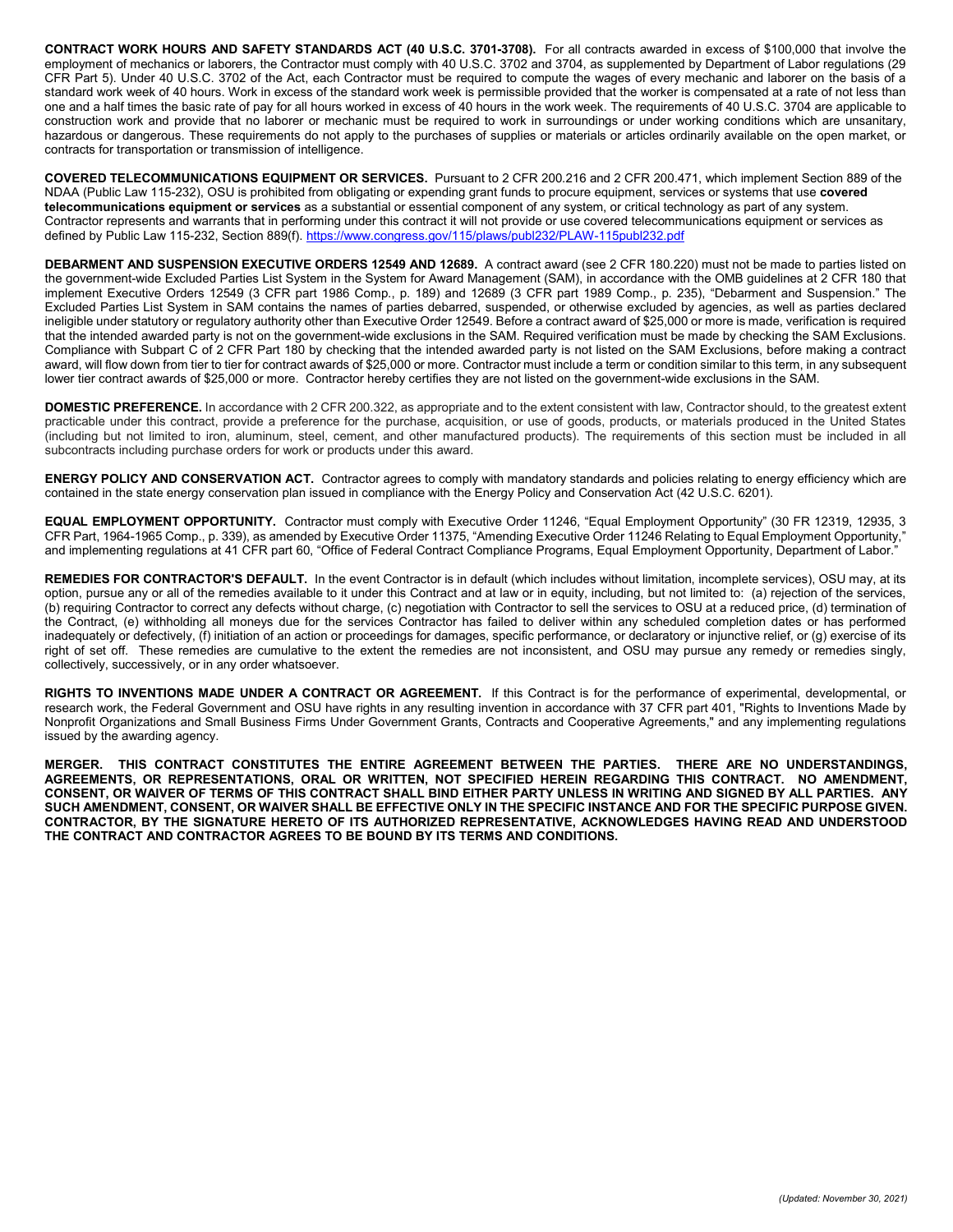# **ATTACHMENT B INSURANCE**

INSURANCE: Contractor shall secure at its own expense and keep in effect during the term of this Contract:

- a. General Liability insurance with minimum limits of \$1,000,000 per occurrence and \$2,000,000 aggregate with coverage for bodily injury, property damage, and liability assumed under an Insured Contract, which can be met through a combination of primary and excess insurance policies. Said policy shall include, or be endorsed to include, "OSU and its officers, board members, employees, and agents" as additional insured. Said policy shall also include a waiver of subrogation in favor of OSU and its officers, board members, employees, and agents.
- b. Automobile Liability insurance with "symbol 1" coverage (owned, hired and non-owned vehicles) with minimum limits of \$1,000,000 combined single limit per occurrence or accident.
- c. The Contractor, its subcontractors, if any, and all employers providing work, labor or materials under this Contract are subject employers under the Oregon Workers' Compensation law and shall comply with ORS 656.017, which requires them to provide Workers' Compensation coverage that satisfies Oregon law for all their subject workers, unless such employees are exempt under ORS 656.126. Workers' Compensation coverage shall be maintained at all times in accordance with statutory limits and Employer's Liability insurance shall have minimum limits of \$500,000 each accident; \$500,000 disease-each employee; \$500,000 disease-policy limit.

Insurance carried by Contractor shall be primary and non-contributory. Insurance is to be issued by an insurance company authorized to do business in the State of Oregon with an "A.M. Best" rating of no less than A-VII. Contractor or its insurance broker shall notify OSU of any cancellation, suspension, non-renewal of any insurance within seven (7) days of receipt of insurers' notification to that effect. Contractor shall furnish OSU with certificates of insurance and any applicable endorsements as required by this Contract prior to beginning work.

In the event that the Contractor hires subcontractors to complete the services under this Contract, the Contractor shall require the subcontractors meet all the same insurance requirements provided in the INSURANCE section.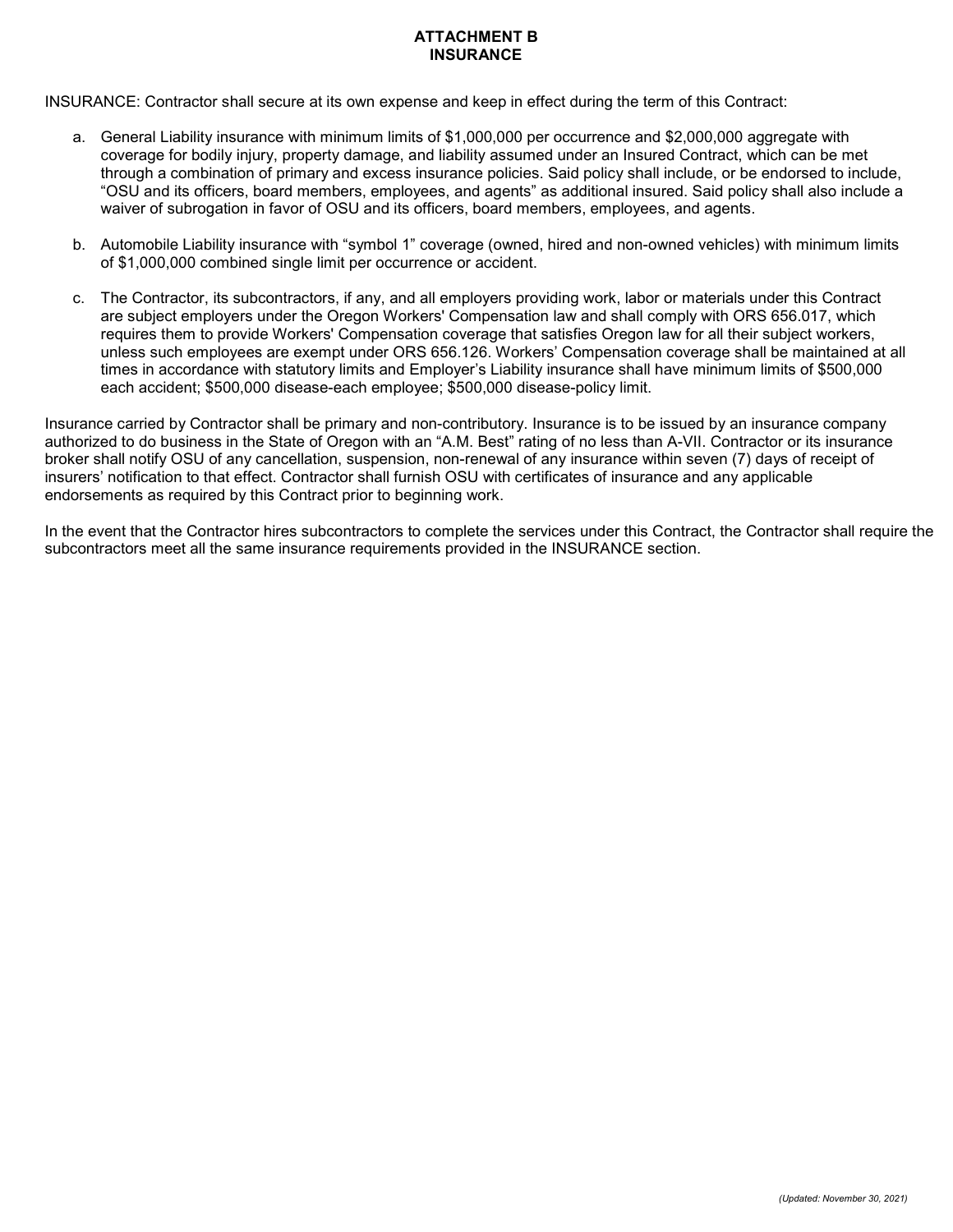# **ATTACHMENT C UNIT DESCRIPTIONS AND BID PRICING**

**Instructions:** Record bid price for planting inspection under 'Price Per Unit' in Table 1. Record bid price for other services in Table 2.

| <b>Forest</b><br><b>Tract</b> | <b>County</b> | Unit                   | <b>GIS</b><br><b>Acres</b> | .<br><b>Stock Type</b><br>(Amounts)   | <b>Spacing</b><br>(Ft) | <b>TPA</b> | <b>Trees</b><br>Per<br>Unit | <b>Total</b><br><b>Price Per</b><br>Unit | <b>Notes</b> |
|-------------------------------|---------------|------------------------|----------------------------|---------------------------------------|------------------------|------------|-----------------------------|------------------------------------------|--------------|
| Blodgett                      | Columbia      | Wookie                 | 17                         |                                       | 10 x 10                | 435        | 7,400                       |                                          |              |
| Blodgett                      | Columbia      | <b>Tunnel Top</b>      | 17                         | DF 1+1<br>(16, 100)                   | 10 x 10                | 435        | 7,400                       |                                          |              |
| Blodgett                      | Columbia      | East Canyon            | 3                          |                                       | 10 x 10                | 435        | 1,300                       |                                          |              |
|                               |               |                        |                            |                                       |                        |            |                             |                                          |              |
| Dunn                          | Benton        | The Big Easy           | 19                         |                                       | 11 x 11                | 360        | 6,840                       |                                          |              |
| Dunn                          | Benton        | Blitz 210              | $30\,$                     |                                       | 11 x 11                | 360        | 10,800                      |                                          |              |
| Dunn                          | Benton        | Hammerhead             | 20                         | DF 1+1<br>(4,000)                     | 11 x 11                | 360        | 7,200                       |                                          |              |
| Dunn                          | Benton        | 260 Road               | 18                         | $DF P+1$                              | 11 x 11                | 360        | 6,480                       |                                          |              |
| Dunn                          | Benton        | 310 / CFIRP 5          | 8                          | (25,000)<br>DF S20 Plug               | N/A                    | 250        | 2,000                       |                                          | Interplant   |
| Dunn                          | Benton        | White Fir Flats        | $\overline{7}$             | (12, 500)                             | N/A                    | 200        | 1,400                       |                                          | Interplant   |
| McDonald                      | Benton        | Davey Crockett 2       | 10                         | DF S15 Plug<br>(12, 500)              | 10.5 x 10.5            | 400        | 4,000                       |                                          |              |
| McDonald                      | Benton        | Davey Crockett 3       | $10\,$                     | PP S15 Plug                           | 10.5 x 10.5            | 400        | 4,000                       |                                          |              |
| McDonald                      | Benton        | North Newt             | 15                         | (6,500)<br>IC $2-0$                   | 10.5 x 10.5            | 400        | 6,000                       |                                          |              |
| McDonald                      | Benton        | Cody Clear             | 12                         | (3, 750)                              | N/A                    | 200        | 2,400                       |                                          | Interplant   |
| McDonald                      | Benton        | <b>Blake Homestead</b> | 14                         | <b>WWP 2-0</b><br>(1, 100)            | N/A                    | 200        | 2,800                       |                                          | Interplant   |
| McDonald                      | Benton        | Maple Syrup            | 28                         |                                       | N/A                    | 200        | 5,600                       |                                          | Interplant   |
| McDonald                      | Benton        | Horse Buggy            | 8                          |                                       | N/A                    | 150        | 1,200                       |                                          | Interplant   |
|                               |               |                        |                            |                                       |                        |            |                             |                                          |              |
| Ram's Dell                    | Clackamas     | RD 2021 A              | $\mathbf 2$                | PP S15 Plug<br>(1,000)<br>IC $2-0$    | $11\times11$           | 360        | 720                         |                                          |              |
| Ram's Dell                    | Clackamas     | RD 2021 B              | 8                          | (1, 250)<br><b>WWP 2-0</b><br>(1,400) | $11\times11$           | 360        | 2,880                       |                                          |              |
| <b>Total</b>                  |               |                        | 246                        | 95,000                                |                        |            |                             |                                          |              |

#### **Table 1. Planting inspection cost - charged per unit.**

**Note: Table 1 serves only as an estimate of the number and types of seedlings to be planted in each unit. Project units are subject to change, i.e., OSU may add or delete units. OSU may also change the spacing, number and stock types of seedlings to be planted.**

# **Table 2. Other Services**

| <b>Other Services</b>                                                   | <b>Total Price</b> |
|-------------------------------------------------------------------------|--------------------|
| Coordination of Seedling Delivery, Storage, and Transport to Field Site |                    |
| Contract Administration Duties (not including planting inspection)      |                    |